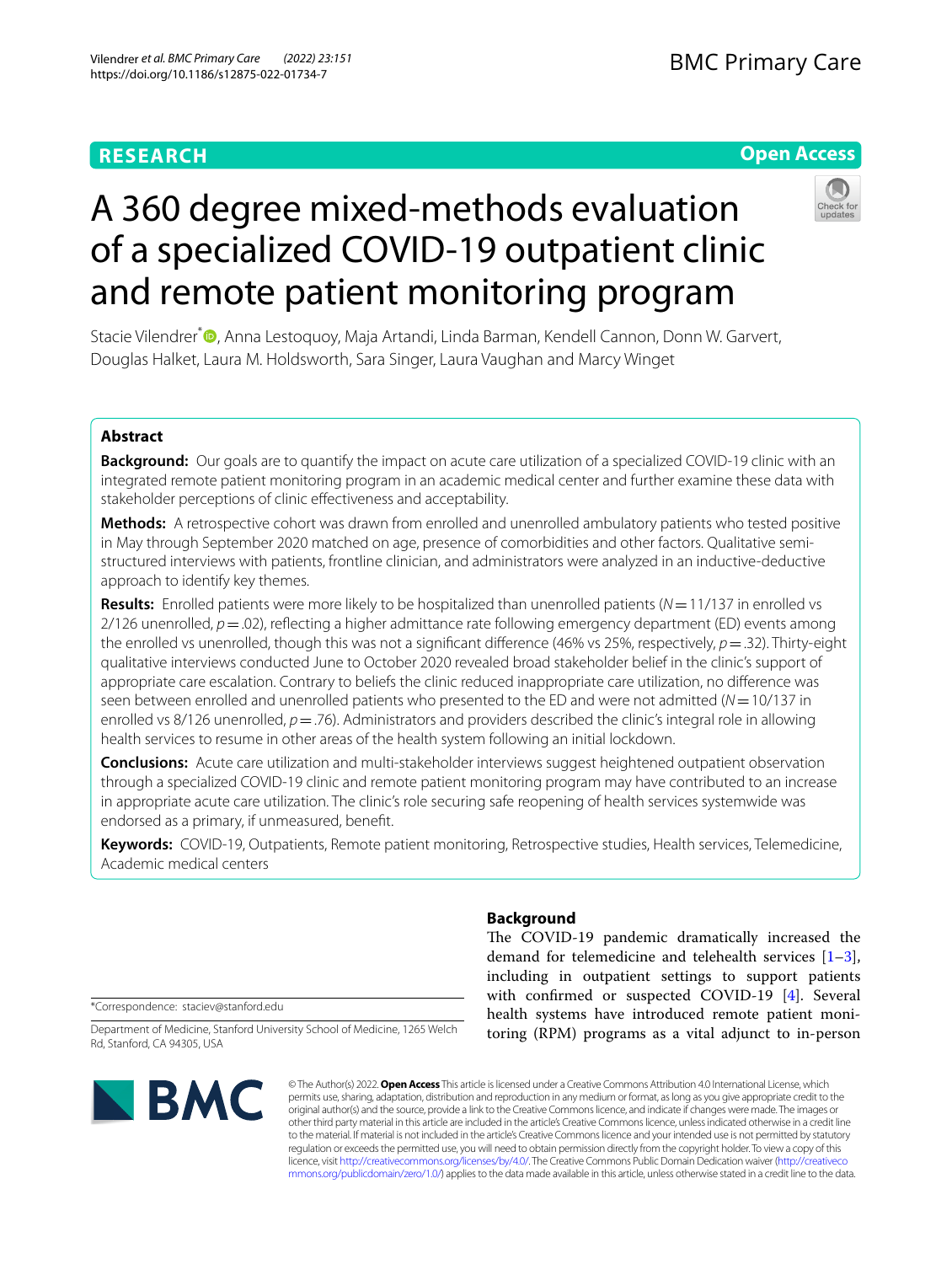COVID-19 clinical care. Such programs seek to guide patients to the appropriate level of care, whilst minimizing unnecessary pathogen exposure to clinical staff and non-COVID-19 patients [\[5](#page-10-3)–[12\]](#page-11-0).

RPM directs patient data collected in non-clinical settings to clinical teams providing care oversight [[13,](#page-11-1) [14](#page-11-2)]. It has traditionally been used to guide care for patients with chronic disease [\[14–](#page-11-2)[21\]](#page-11-3), and its impact may depend on the disease and monitoring approach [\[15,](#page-11-4) [22](#page-11-5)]. Outside of chronic disease, the use of RPM to manage short-term conditions has been primarily limited to post-operative care [\[14](#page-11-2), [23](#page-11-6)]. Prior to COVID-19, its use in acute infectious illness was virtually non-existent.

COVID-19 expanded RPM possibilities from both the clinical [\[5](#page-10-3)[–9](#page-11-7), [24](#page-11-8)] and technical [[25,](#page-11-9) [26](#page-11-10)] perspectives. Recent RPM efforts have combined digital and/or sensor technology (i.e., pulse oximetry) with clinical oversight to determine the need for care escalation. Evaluations of these eforts thus far are limited. Most notably, RPM enrollment reduced 30day hospital readmissions in COVID-19 patients discharged from the hospital [\[11,](#page-11-11) [12](#page-11-0)]; similar fndings were also noted for cancer patients with COVID-19 [[27](#page-11-12)]. Another evaluation found an association between RPM enrollment and a reduced admittance rate following an ED visit [\[5](#page-10-3)]. Patient engagement and satisfaction with programs have also been documented [\[5–](#page-10-3)[7\]](#page-10-4).

This nascent body of work suggests that RPM programs are acceptable to patients and may decrease undesirable healthcare utilization, though additional evaluation is needed to understand how perceived benefts amongst stakeholders compare with actual care utilization and patient outcomes. Such analysis can inform the future direction of such programs, particularly given the nontrivial resources they require. We evaluated a specialized COVID-19 clinic with an integrated RPM program in an academic medical center using a mixed-methods approach. This approach included quantifying the program's impact on acute care utilization and patient outcomes as well as qualitatively analyzing patient, provider, and administrator perspectives of the program.

## **Methods**

## **Design**

We conducted a convergent mixed methods [[28\]](#page-11-13) evaluation of a dedicated COVID-19 outpatient clinic at a large academic medical center, Stanford Health Care (Palo Alto, CA, USA). A quantitative retrospective cohort analysis matched patients enrolled and unenrolled in the clinic to understand the clinic's impact on downstream emergency department (ED) utilization and hospitalization rates. Semi-structured interviews with patients, frontline clinicians, and administrative stakeholders and subsequent analysis were guided by Proctor et al. (2011)

Outcomes for Implementation Research [\[29\]](#page-11-14). The Stanford Institutional Review Board approved the present retrospective evaluation and determined it did not meet the defnition of human subjects research (Protocol #56054). Informed consent was obtained from all interview participants.

## **Specialized COVID‑19 "CROWN" clinic with RPM**

In April 2020, Stanford Health Care (SHC) launched a specialized COVID-19 clinic called CROWN (standing for Care and Respiratory Observation of patients With Novel coronavirus) to provide RPM to adult outpatients recently diagnosed with COVID-19 [[30\]](#page-11-15); this clinic combined with RPM services entail the intervention that is the focus of this evaluation. Any positive COVID-19 laboratory test throughout the health system went into a central pool monitored by ED nurses. Patients with a positive COVID-19 test and fewer than 14days of symptoms were offered enrollment in the program that included periodic check-ins by phone and/or video. The frequency and method of communication (phone or video) was based on a risk stratifcation tool developed by lead clinicians, which incorporated age, pre-existing conditions, clinical severity of illness and the clinical course of disease to place patients into low, medium and high risk cat-egories (Additional file [1](#page-10-5): Appendix A1). These tiers were used to guide the frequency of outreach through phone calls and video visits as well as the distribution of pulse oximeters to medium and high-risk patients (Additional fle [1:](#page-10-5) Appendix A2). Clinicians at any point could designate a patient receive a higher level of care (e.g. shorter intervals between outreach), including escalation to inperson care at CROWN or the ED if needed. CROWN clinicians followed patients from the date of their enrollment to 14–21days from frst symptoms and provided patients a dedicated phone number to contact the clinic if concerns or questions arose. Biometric data was shared verbally by the patient in the course of each encounter and was not electronically transmitted. Further details regarding the risk stratifcation tool and RPM outreach protocol have been previously described [[30](#page-11-15)].

## **Quantitative evaluation ‑ creation of the matched retrospective cohort**

We extracted electronic health record demographic and acute care utilization data of all patients who received a positive test result from a Stanford testing facility between May 1, 2020 and September 30, 2020. The time between the COVID-19 test result date and enrollment varied, with a median of 2days. To ensure a similar duration of disease progression for the purposes of matching, a "pseudo enrollment" date defned as 2days following a COVID-19 test result was assigned to the unenrolled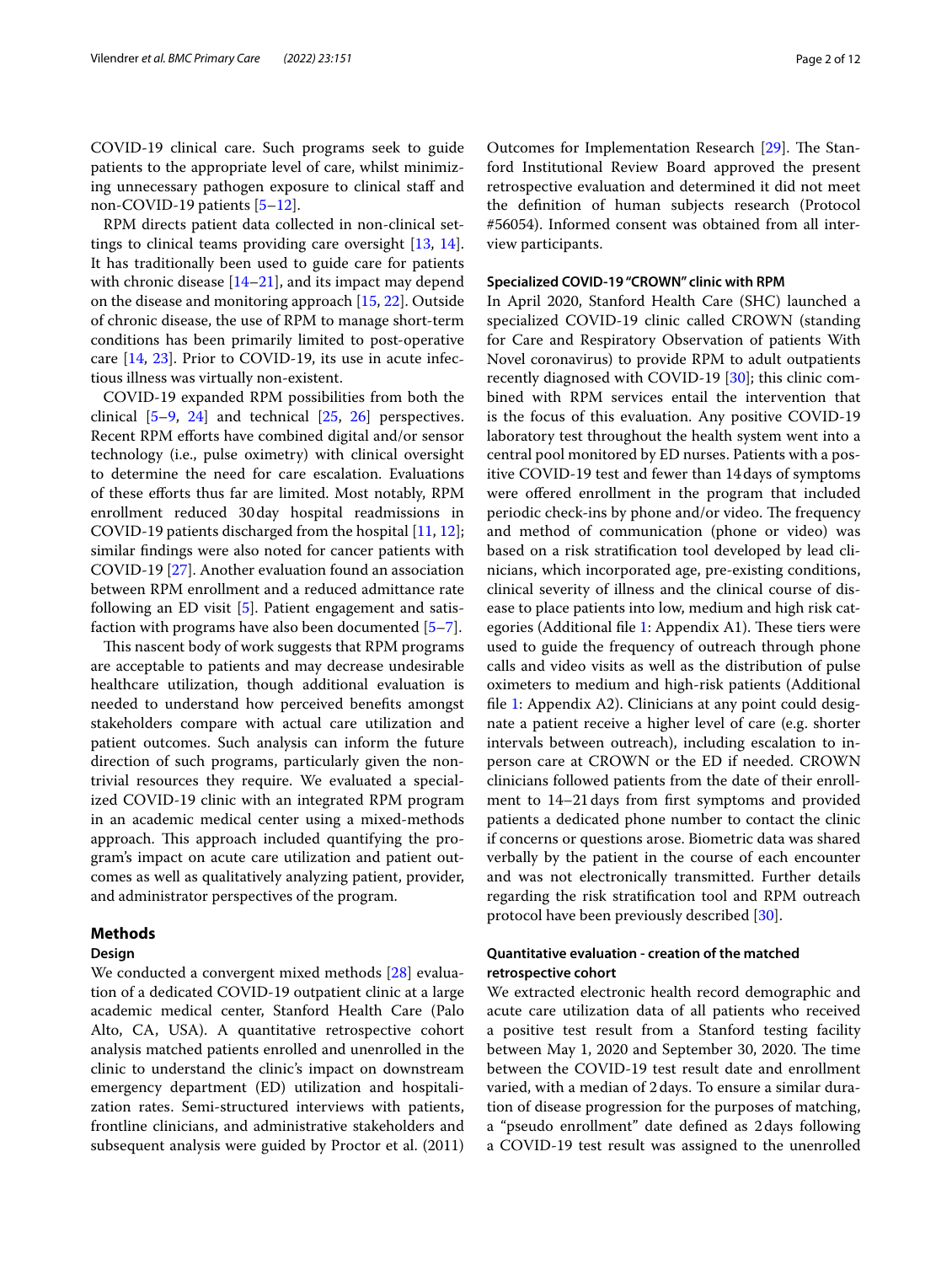comparator group. Patients were excluded if they were under age 18, lived more than 50miles from Stanford Hospital or had a missing zip code, or if their positive test date was after September 2, 2020, to ensure complete follow-up of all patients; follow-up was defned as 28days following the date of program enrollment (or pseudoenrollment). Patients were also excluded if they were hospitalized in the 7days preceding and inclusive of the enrollment (or pseudo-enrollment) date, a decision made to focus the evaluation on the intervention's efectiveness at directing patients to the appropriate level of care early in their disease course.

Manual chart reviews were conducted by physician authors (with regular audits by author SV). These were used to identify the binary presence of comorbidities based on the COVID-19 risk stratifcation protocol (Additional fle [1](#page-10-5): Appendix A) in addition to emergency room and hospitalization encounters in the exclusion and observation periods that were not captured in the extracted dataset but were viewable within the electronic health record (Epic, Wisconsin, USA).

The matched cohort was finalized by matching each eligible enrolled patient to an unenrolled patient considering home distance from hospital  $(0-15, >15-30,$ >30–50miles), health system afliation (Stanford academic, Stanford non-academic made up of afliated community practices, and unafliated), insurance type (private, Medicare, other) and race/ethnicity (Hispanic, White, Asian, other), age (closest match), and binary presence of relevant comorbidities (technical details in Additional fle [1](#page-10-5): Appendix B).

#### **Quantitative data analysis**

The outcomes of interest for the matched analysis were COVID-related unique patient and total ED encounters, unique patient and total hospital admissions (inclusive of an admission to observation status), and death in the 28days following the date of program enrollment (or pseudo-enrollment). The ratio of a positive admission following an ED visit was reported for each group (defined as  $#$  inpatient admissions /  $#$  inpatient admissions  $+$  # ED encounters)); these rates were statistically compared using a mixed efects logistic regression model with a random efect for patient. We also compared rates of COVID-related ED and hospital admissions by risk severity level for enrolled patients as an informal validation of the clinical risk assignment protocols. Analyses were conducted using R version 4.0.5 software and SAS version 9.4 software. Statistical signifcance was set at 0.05; *p*-values were adjusted for multiple comparisons using Tukey-Kramer correction where appropriate. Poisson regressions were used to determine statistical signifcance for counted events, including to validate the risk stratifcation tool where risk level was an explanatory variable and COVID-related ED and hospital admissions were outcomes.

We conducted a detailed chart review to extract clinical details of all COVID-19-related ED encounters and hospitalizations to provide a descriptive analysis only, as our evaluation was not powered to detect changed at this level. Data extracted included chief complaint, referring party (self, clinic, other), and suboptimal oxygenation (defned as a pulse oximeter reading of 95% or below at frst clinical presentation) and are described as a percentage of a given event type. Given ever-shifting COVID-19 treatment guidelines at the time, for the purposes of analysis and discussion, we relied on a crude defnition of "appropriate care" in which a hospital admission followed an ED encounter.

#### **Qualitative stakeholder groups & data collection**

We interviewed clinic stakeholders including enrolled patients, providers, and administrators. Interviews with unenrolled patients were not pursued given their experiences have been described elsewhere [[31,](#page-11-16) [32\]](#page-11-17), as well as our need to direct limited resources to better understand the clinic's implications for the purposes of quality improvement. Enrolled patients were selected to include a diverse representation of gender, primary language spoken, and COVID-19 risk severity level from a list of those who completed clinic enrollment within the previous 3 weeks with no prior hospitalization for COVID-19. Patients were approached by telephone, given a verbal description of the evaluation, and gave their informed consent to participate in the interview. All providers who made up the core clinical team were contacted for interview, as were key administrators who were familiar with ambulatory clinical operations, acute care clinical operations, and fnances related to clinic operations.

Semi-structured interview protocols were adapted for each stakeholder group based on its relevant perspective (Additional fle [1](#page-10-5): Appendix C). Interviews were conducted by either of two researchers (AL, SV), recorded and transcribed for analysis. Transcripts of interviews conducted in Spanish were frst transcribed in Spanish and then translated to English by health system afliates with professional translation training.

## **Qualitative analysis**

We conducted thematic analysis of interviews using a combined inductive and deductive approach with separate codebooks developed for each stakeholder group. The deductive codes were derived from the topic guide content and key implementation outcomes [[29\]](#page-11-14). All transcripts were imported into NVivo (released March 2020) for analysis. Two coders (SV, ASL) frst independently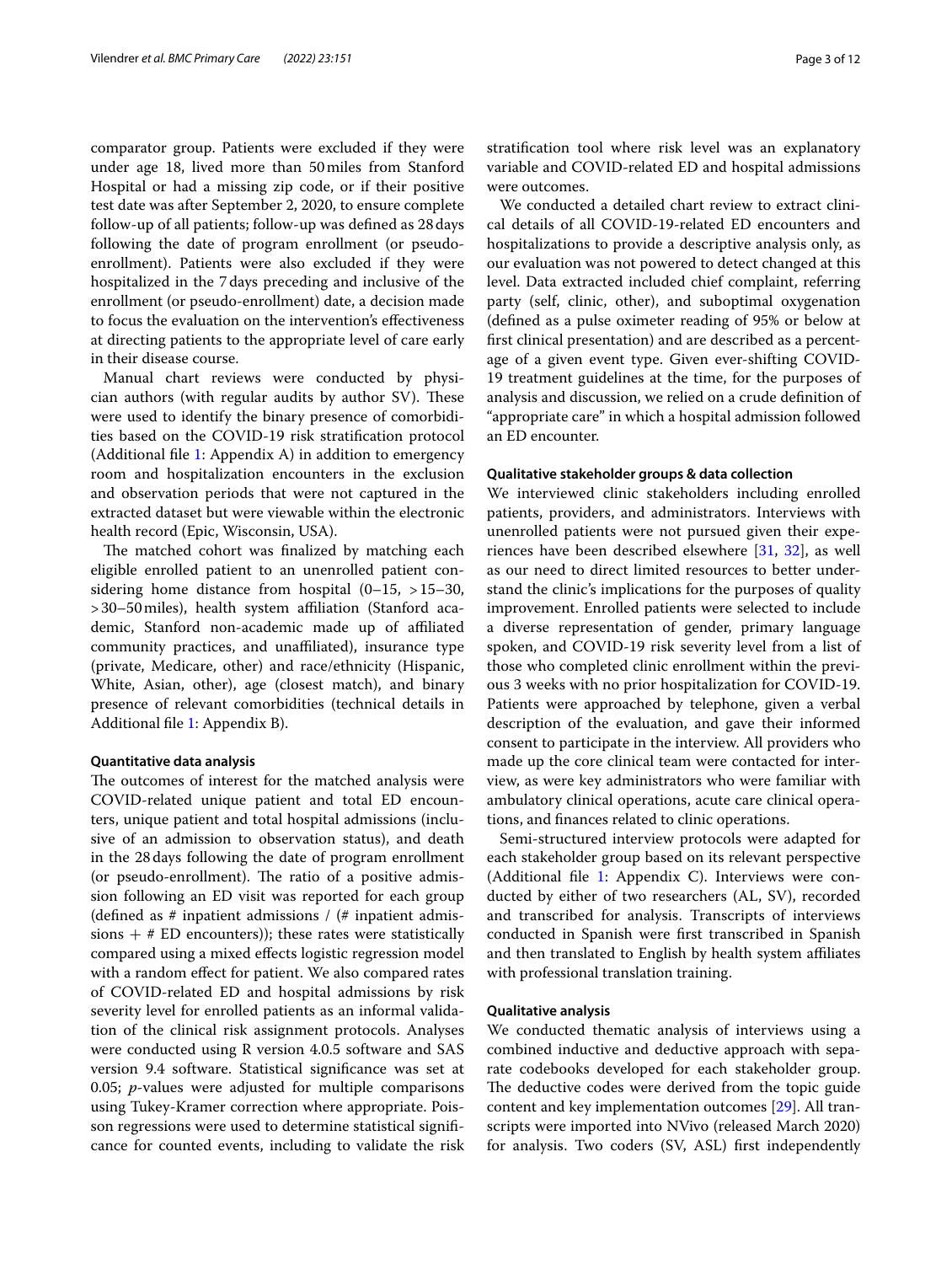coded one transcript then met to discuss and align coding practice. The process was repeated until the researchers agreed coding alignment was achieved for each stakeholder group. Coders continued to independently code transcripts and met regularly to review emerging themes and revise the codebook [\[33\]](#page-11-18). Coded data were then summarized into a thematic matrix with color-coding to identify positive and negative sentiments where rows represented individual participants and columns represented key themes; this visualization further supported the identifcation of intra and inter- group convergence and divergence of opinion [[34\]](#page-11-19).

## **Results**

## **Quantitative analysis**

#### *Characteristics of enrolled and unenrolled patients*

A total of 719 patients (89 Stanford academic, 20 Stanford non-academic, and 610 unafliated) enrolled in the clinic during the inclusion period. After applying exclusion and selection criteria for all populations, 137 eligible enrolled patients and 126 unenrolled matched patients were included in the analysis. There was no statistically signifcant diference between enrolled and unenrolled patients in terms of key demographic characteristics, suggesting successful matching of the groups on these variables (Table [1](#page-3-0)). There was also no statistically significant diference in enrolled and unenrolled patients who were hospitalized for non-COVID-19 related reasons, suggesting that these groups were reasonably balanced regarding comorbidities and their general hospital utilization (Additional fle [1](#page-10-5): Appendix D).

## *Covid‑19 related ED encounters and hospitalizations*

The enrolled and unenrolled groups had similar proportions of unique patients with a COVID-related ED-only encounter (7% enrolled vs 6% unenrolled; *p*=.76) as well as the total number of these encounters (13 enrolled and 9 unenrolled,  $p = .51$ ) (Table [2](#page-4-0)). A larger proportion of enrolled patients had COVID-related hospitalizations, however, than unenrolled (8% vs  $2\%$ ;  $p = .02$ ); the enrolled patients also had a higher number of total hospitalizations (11 vs 3,  $p = .04$ ). Chart review showed each admission event was preceded by an ED event (and direct admissions by primary care providers are not supported in this system), this refects an increased admittance rate of 46% in the enrolled group (11 admittances of 24 possible events) versus 25% in the unenrolled group (3 admittances of 12 possible events). This could represent more appropriate use of the ED by enrolled patients, though this difference was not statistically significant  $(p=.32)$ . Finally, there was no diference in length of stay during the observed hospitalizations  $(p=.67)$  or in mortality (*p*>.99).

<span id="page-3-0"></span>

| <b>Table 1</b> Characteristics of Enrolled and Unenrolled Patients in |  |  |  |
|-----------------------------------------------------------------------|--|--|--|
| the Specialized COVID-19 Clinic                                       |  |  |  |

| <b>Characteristic</b>                       | <b>Enrolled</b><br>$n = 137(%)$ | <b>Unenrolled</b><br>$n = 126$ (%) | p-value    |
|---------------------------------------------|---------------------------------|------------------------------------|------------|
| Age <sup>a</sup>                            |                                 |                                    | $p = 0.79$ |
| $18 - 49$                                   | 43 (31.4)                       | 43 (34.1)                          |            |
| $50 - 59$                                   | 45 (32.8)                       | 39 (31.0)                          |            |
| $60 - 69$                                   | 35(25.5)                        | 35 (27.8)                          |            |
| $70+$                                       | 14(10.2)                        | 9(7.1)                             |            |
| Gender                                      |                                 |                                    | $p = 62$   |
| Female                                      | 76 (55.5)                       | 66 (52.4)                          |            |
| Male                                        | 61(44.5)                        | 60 (47.6)                          |            |
| Race/Ethnicity                              |                                 |                                    | $p = .98$  |
| Hispanic                                    | 65 (47.4)                       | 62 (49.2)                          |            |
| White                                       | 28(20.4)                        | 23 (18.3)                          |            |
| Asian                                       | 11(8.0)                         | 9(7.1)                             |            |
| Black or African American                   | 3(2.2)                          | 2(1.6)                             |            |
| Other                                       | 30(21.9)                        | 30 (23.8)                          |            |
| Insurance                                   |                                 |                                    | $p = 0.72$ |
| Private                                     | 70 (51.1)                       | 66 (52.4)                          |            |
| Uninsured/Medicaid/Other                    | 46 (33.6)                       | 45 (35.7)                          |            |
| <b>MEDICARE</b>                             | 21(15.3)                        | 15 (11.9)                          |            |
| 1 or more comorbidities <sup>b</sup>        |                                 |                                    | $p = 0.54$ |
| Present                                     | 55 (40.1)                       | 46 (36.5)                          |            |
| Not Present                                 | 82 (59.9)                       | 80 (63.5)                          |            |
| <b>Health system affiliation</b>            |                                 |                                    | $p = 0.88$ |
| Stanford academic                           | 53 (38.7)                       | 45 (35.7)                          |            |
| Stanford non-academic                       | 17(12.4)                        | 17(13.5)                           |            |
| Unaffiliated                                | 67 (48.9)                       | 64 (50.8)                          |            |
| <b>Distance from Stanford Hos-</b><br>pital |                                 |                                    | $p = .91$  |
| $0-15$ miles                                | 99 (72.3)                       | 93 (73.8)                          |            |
| $>15-30$ miles                              | 30(21.9)                        | 25 (19.8)                          |            |
| $>$ 30-50 miles                             | 8(5.8)                          | 8(6.3)                             |            |

<sup>a</sup> Age at the time of clinic enrollment or pseudo-enrollment

**b** Binary presence of comorbidities followed clinic-developed protocols and included immunocompromised status, moderate or severe asthma, chronic lung disease, cirrhosis, diabetes, severe obesity (BMI >40), cardiovascular disease including hypertension, chronic kidney disease, or pregnancy

Chart reviews revealed a total of 6 ED encounters for asymptomatic repeat COVID-19 testing, (4 of 13; 31% ED visits in the enrolled and 2 of 9; 22% in the unenrolled). Events in which patients self-referred to acute care and were not admitted were similar between enrolled and unenrolled patients (8 of 13; 62% vs 6 of 9; 67%, respectively). However, events in which patients self-referred to acute care and were ultimately admitted were slightly higher in the enrolled than in the unenrolled group (11 of 24; 46% vs 3 of 12; 33%, respectively). Finally, all admission events for unenrolled patients were associated with poor oxygen status (defned as a pulse oximeter reading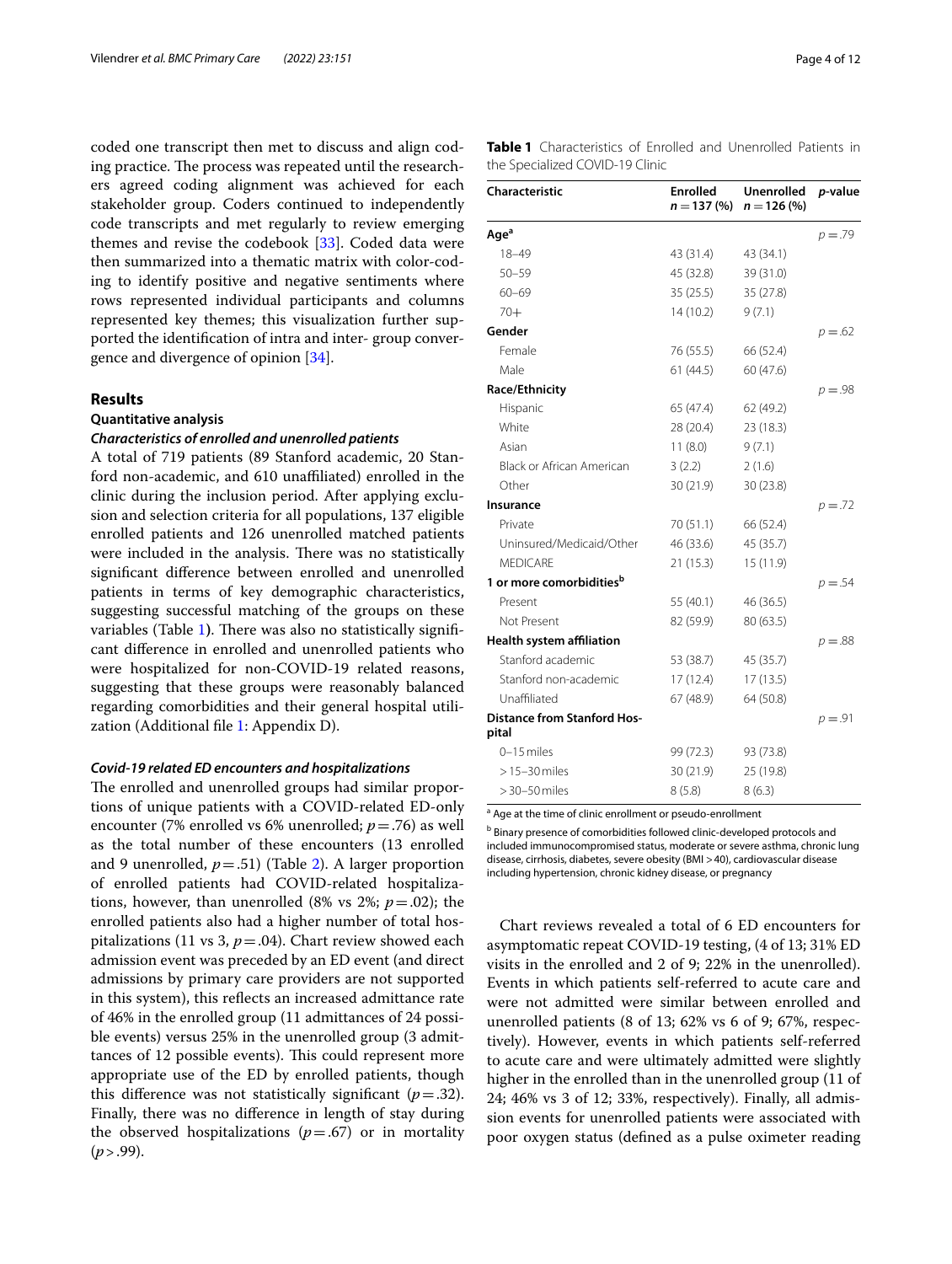<span id="page-4-0"></span>

| <b>Events During Observation Period</b>   | Enrolled $n = 137$ (%)       | Unenrolled $n = 126$ (%)     | p-value    |
|-------------------------------------------|------------------------------|------------------------------|------------|
| Patients with ED-only events <sup>a</sup> | 10(7.3)                      | 8(6.3)                       | $p = 0.76$ |
| <b>Total ED-only events</b>               | 13                           | 9                            | $p = 0.51$ |
| Patients with hospital events             | 11(8.0)                      | 2(1.6)                       | $p = 0.02$ |
| Total hospital events                     |                              | 3                            | $p = 0.04$ |
| Deceased from any cause <sup>b</sup>      | 1(0.7)                       | 1(0.8)                       | p > .99    |
|                                           | Ave. days (std dev), min-max | Ave. days (std dev), min-max |            |
| Length of stay for hospital events        | $7.3(7.7)$ 2-28              | $4.0(1.7)$ 3-6               | $p = .67$  |

<sup>a</sup> Emergency department (ED)-only events include patients who were seen in the ED and subsequently discharged without admission to inpatient or observation status

<sup>b</sup> Chart reviews suggest all deaths were related to COVID-19

of 95% or below) at frst clinical presentation (3 of 3; 100%), whereas this proportion was slightly lower for enrolled patients (9 of 11; 82%).

*Validation of COVID‑19 risk severity clinic protocol*

Most enrolled patients were determined to have low (39%) or medium (43%) COVID-19 Risk Severity based on the clinic protocols (Table  $3$ ). There was not a statistically signifcant diference between risk severity levels and COVID-19-related ED visits or admissions after adjusting for multiple comparisons. However, there was a statistically signifcant diference between high and low risk severities in rate of ED-only events (*p*=.05) and combined ED and hospital admission events  $(p < .01)$ ,

thus suggesting the risk stratifcation tool (Additional fle [1](#page-10-5): Appendix A) holds some validity.

## **Interview fndings**

## *Characteristics of interviewed stakeholder groups*

We conducted a total of 38 qualitative interviews June to October 2020 across the three stakeholder groups, including 21 patients, 9 (of 12 available) providers, and 8 (of 12 available) administrative stakeholders, 2 of whom had overlapping provider and administrative responsibilities and were therefore interviewed with both the provider and administrator protocols. Patient characteristics were predominantly female (67%), Hispanic/ Latino (52%), Spanish speaking (52%) and were moderate risk based on clinical criteria (48%), though low and

<span id="page-4-1"></span>**Table 3** Enrolled Patients COVID-related Events Within the 28-Day Observation Period by COVID-19 Risk Severity

| Type of COVID-related Event                      | Enrolled Patients ( $n = 137$ )              |                                                               |                                                   | <i>p</i> -value   |
|--------------------------------------------------|----------------------------------------------|---------------------------------------------------------------|---------------------------------------------------|-------------------|
|                                                  | Low COVID-19 Risk<br>Severity<br>$n = 53(%)$ | <b>Medium COVID-19 Risk</b><br><b>Severity</b><br>$n = 59(%)$ | High COVID-19 Risk<br>Severity<br>$n = 25 \, (%)$ |                   |
| Patients without any event                       | 49 (92.5)                                    | 51 (86.4)                                                     | 18 (72.0)                                         |                   |
| Patients with ED-only events                     | 1(1.9)                                       | 6(10.2)                                                       | 3(12.0)                                           | $p = 11$          |
| Patients with hospital events                    | 3(5.7)                                       | 3(5.1)                                                        | 5(20.0)                                           | $p = 0.08$        |
| Patients with any ED-only and/or hospital events | 4(7.5)                                       | 8(13.6)                                                       | 7(28.0)                                           | $p = 0.06$        |
|                                                  | # Encounters                                 | # Encounters                                                  | # Encounters                                      |                   |
| <b>Total ED-only events</b>                      |                                              | 6                                                             | 6                                                 |                   |
| <b>Total hospital events</b>                     | 3                                            | 3                                                             | 5.                                                |                   |
| Combined total ED-only or hospital events        | 4                                            | 9                                                             | 11                                                |                   |
|                                                  | rate (std dev.)                              | rate (std dev.)                                               | rate (std dev.)                                   |                   |
| Rate of ED-only events                           | 0.02(0.14)                                   | 0.10(0.30)                                                    | 0.24(0.83)                                        | $p = .05^{\circ}$ |
| Rate of hospital events                          | 0.06(0.23)                                   | 0.05(0.22)                                                    | 0.20(0.41)                                        | $p = .10$         |
| Rate of combined ED-only or hospital events      | 0.08(0.26)                                   | 0.15(0.41)                                                    | 0.44(0.92)                                        | $p < .01^b$       |

<sup>a</sup> Adjusting for multiple comparisons (Tukey-Kramer), the high severity group had nearly a significant difference compared to the low severity group,  $p = .052$ 

b Adjusting for multiple comparisons (Tukey-Kramer), the high severity group had a signifcantly higher rate than the low severity group (*p* <.01) and had nearly a significant difference compared to the medium severity group,  $p = .052$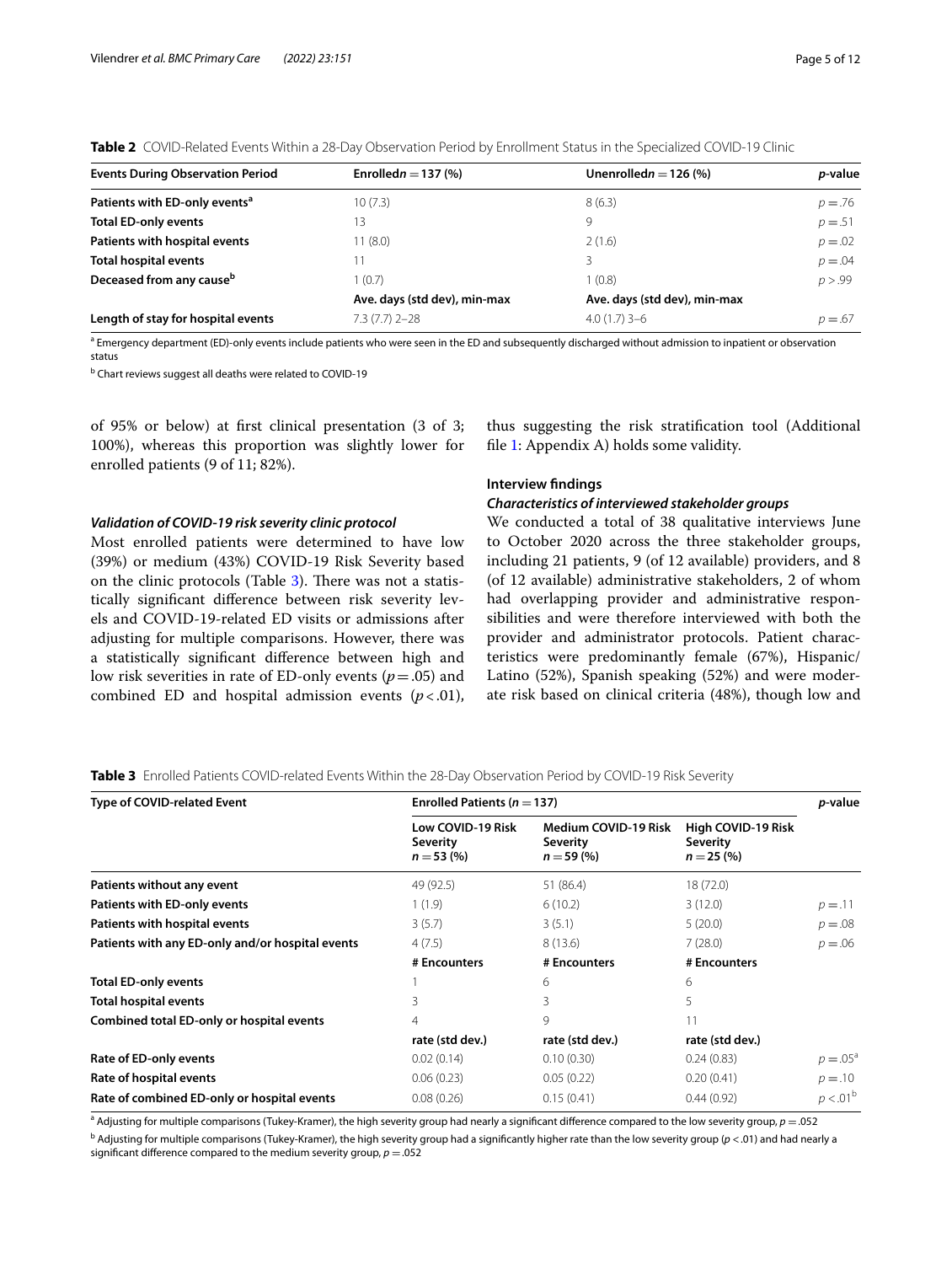high risk patients were also represented (33, 19%, respectively). Refecting the personnel serving in the CROWN clinic, providers were predominantly female (78%), physicians (56%) while administrators were also predominantly female (75%) and had diverse areas of operational focus (Table [4\)](#page-5-0). Duration of interviews varied low to high (median) across stakeholder groups: 10–27 (19), 18–45 (25), 17–39 (24) minutes for patients, providers and administrators, respectively. The data below focuses on key themes related to care utilization that complement the quantitative analysis above, system considerations impacting the perceived benefts of the clinic, and clinic features impacting the acceptability of the clinic from patient and provider perspectives. We compare fndings across methods to gain insight where applicable.

## *Perceptions and utilization patterns suggest an increase in appropriate care escalation*

Both providers and administrators believed the clinic played a crucial role in identifying patients who required care escalation but who may not have otherwise sought

<span id="page-5-0"></span>

|                 |  | <b>Table 4</b> Patient. Provider. and Administrative Stakeholder |  |
|-----------------|--|------------------------------------------------------------------|--|
| Characteristics |  |                                                                  |  |

| <b>Characteristics</b>         | <b>Patients</b><br>$n = 21$<br>(%) | Providers<br>$n = 9(%)$ | <b>Administrators</b><br>$n = 8$ (%) |
|--------------------------------|------------------------------------|-------------------------|--------------------------------------|
| Gender                         |                                    |                         |                                      |
| Male                           | 7(33)                              | 2(22)                   | 2(25)                                |
| Female                         | 14(67)                             | 7(78)                   | 6(75)                                |
| Race/Ethnicity                 |                                    |                         |                                      |
| Hispanic/Latino                | 11(52)                             |                         |                                      |
| <b>Black Non-Hispanic</b>      | 1(5)                               |                         |                                      |
| White Non-Hispanic             | 6(29)                              |                         |                                      |
| Unknown                        | 3(14)                              |                         |                                      |
| Primary Language Spoken        |                                    |                         |                                      |
| English                        | 10(48)                             |                         |                                      |
| Spanish                        | 11(52)                             |                         |                                      |
| <b>Risk Severity Level</b>     |                                    |                         |                                      |
| Iow                            | 4(19)                              |                         |                                      |
| Moderate                       | 10(48)                             |                         |                                      |
| High                           | 7(33)                              |                         |                                      |
| <b>Provider Type</b>           |                                    |                         |                                      |
| Physician                      |                                    | 5(56)                   |                                      |
| Physician's Assistant          |                                    | 3(33)                   |                                      |
| Nurse Practitioner             |                                    | 1(11)                   |                                      |
| <b>Operational Focus</b>       |                                    |                         |                                      |
| Finance                        |                                    |                         | 2(25)                                |
| <b>Clinic Operations</b>       |                                    |                         | 3(38)                                |
| <b><i><u>Fxecutive</u></i></b> |                                    |                         | 2(25)                                |
| <b>Acute Care Liaisons</b>     |                                    |                         | 1(13)                                |

or been able to access this care. Providers felt this to be particularly important given the nature of the COVID-19 illness where low blood oxygen levels can be present without associated symptoms, so called "silent hypoxia". Such cases were detected through symptom monitoring and pulse oximeter information, which was "… super helpful. We do a resting and an ambulatory pulse ox. And then if the O2 sat is worrisome, we either have the patient come to clinic or send them to the emergency room" (Provider 3).

Patients who had access to pulse oximetry overwhelmingly reported the devices were easy to operate, and they used them approximately 1–3 times a day. One patient explicitly described using the device to determine whether to seek care (though no patient interviewed reported the need for escalation of care). Patients expressed universally positive sentiment in having the pulse oximeter as a resource during their illness.

Another mechanism that may have increased appropriate care utilization was the interim step that an in-person evaluation in CROWN ofered in place of the ED:

*…I've said, 'You need to go to the ER,' and [patients] are like, 'No, I'm not going to the ER'. Then I say, 'Well, if you refuse to go there, I can ofer you the CROWN in person, but I might still tell you to go to the ER [emergency department] after I see you.' They seem more willing to do that than to go to the ER.' (Provider 2)*

Some patients expressed concerns about possibly being contagious and appreciated the remote care and streamlined in-person care the clinic ofered.

These perceptions were supported by the quantitative data described above in which enrolled patients had a signifcantly higher number of inpatient admissions as well as a higher admittance rate upon presenting to the ED. The lack of a significant difference in length of stay between enrolled and unenrolled patients does not support the notion that patients presented for care earlier because of the program. Clinic providers were a source of referral to ED evaluation in one third (8 of 24 referrals) of the encounters for enrolled patients, suggesting the clinic played a substantial role in escalation of care.

## *Perceptions of a reduction in inappropriate care escalation without corresponding quantitative evidence*

Providers and administrators believed the clinic also played a strong role in redirecting patients away from inappropriate care, specifcally in the ED. One administrator shared he would "panic" without this resource given it was the primary place to send patients with confrmed or suspected COVID-19 (Administrator 1). Another provider reported that keeping patients out of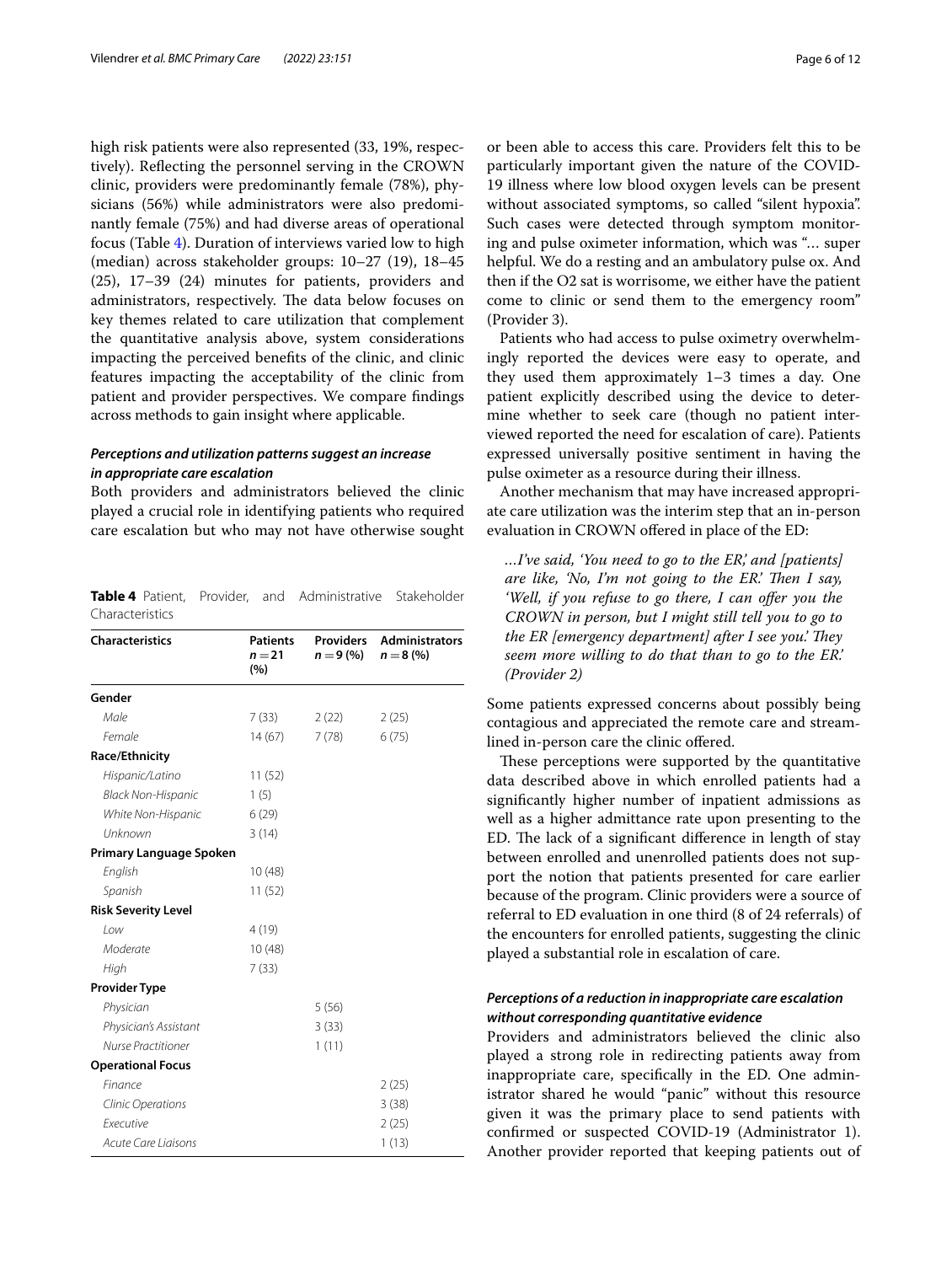the ED had become an unexpected predominant role of the clinic:

*We thought that we would be picking up hypoxia that people weren't noticing and sending them to the ER. And instead, we're almost doing the opposite where we have patients who may feel a little shortness of breath and then they get their [oxygen saturation] and it's 99% [optimal] and that actually helps me keep people at home. (Provider 5)*

Without the clinic, providers perceived that patients would be otherwise "completely lost" given restricted access for potentially contagious persons and the reported reluctance of PCPs and specialists to see these patients in person (Provider 2). Several patients corroborated these challenges in accessing primary care, stating their doctors were either slow to return their calls and/ or were unable to physically see them in regular clinic: "…they [clinic] said no, that they could not attend to me unless it was an emergency" (Patient 10). CROWN was perceived by providers as offering "everything the patient needs in one place," including imaging, labs, and other studies, thereby optimizing safety and efficiency (Provider 4).

Despite these beliefs and reported behaviors, the actual utilization data described above does not corroborate these beliefs, as there was no diference between enrolled and unenrolled ED-only utilization. Indeed, chart reviews suggested similar numbers between enrolled and unenrolled patients for an inappropriate ED presentation –asymptomatic repeat COVID-19 testing—despite provider eforts to educate patients during their enrollment.

## *Systems considerations impacting perceived value of the clinic*

Several administrators and providers reported the clinic's greatest impact was possibly its role in supporting access to health services for non-COVID patients. They reported that safety was increased throughout the system by directing potentially infected patients to a single site for non-acute services, thereby facilitating a gradual reopening of services following the initial lockdown:

*Our ability to reopen all the sites…was dependent on the fact that we had a place that we could also appropriately case manage and track people with COVID …So the fnancial viability of the clinic itself can't be measured in the clinic fnancial performance, but the rest of organization's capability to keep pace or open up quickly and stay open. (Administrator 7)*

Administrators also reported challenges capturing reimbursement for the clinic due to structural challenges. Having been rapidly launched, the clinic lacked its own budget and instead operated under the umbrella of its neighboring urgent care clinic with "borrowed" resources (Admin 3). Many RPM activities, such as outreach by non-provider staff were not reimbursable, and when they were, the patient mix reportedly skewed towards the uninsured or underinsured, further limiting reimbursement.

## *Clinic features impacting acceptability of the specialized COVID‑19 clinic*

Patients and providers described how several clinic characteristics impacted their perceived acceptabil-ity of the clinic (Table [5\)](#page-7-0). Patients and providers both expressed generally favorable perceptions related to improved access to care, benefts of patient education, benefts of concentrating COVID-19 expertise within a specialized clinic, support for mental health services, and use of pulse oximeters.

Acceptability of other aspects was mixed. Patients overwhelmingly reported the frequency of outreach was appropriate, apart from one asymptomatic patient who felt outreach was too frequent. For providers, some debate existed as to the appropriate frequency of outreach, with a few providers questioning whether a proactive outreach approach was the optimal use of scarce resources, noting that many patients felt fne when they were contacted.

In addition, while most patients accepted virtual care via video or phone, noting community-wide shelterin-place orders and their own need to isolate given their diagnosis, two participants expressed concerns that remote care could contribute to missed important clinical changes. Providers usually preferred video to phone so they could "eyeball" a patient to visually assess their clinical status (Provider 1). In addition, a few providers also regretted the system's inability to provide home social services to patients in a time of signifcant need—an ED visit was sometimes the only solution when a patient could not adequately care for him- or herself.

Finally, acceptability was limited by the challenges associated with specialist care, particularly for patients with serious comorbid conditions (i.e., cancer, post-transplant). Patients wanted to know what their COVID-19 diagnosis meant for them in terms of their pre-existing condition; providers' efforts to connect with these specialists on behalf of patients were sometimes fruitless. Particularly challenging for providers was convincing specialists that patients were no longer infectious after their 10-day quarantine and therefore qualifed for inperson specialty care.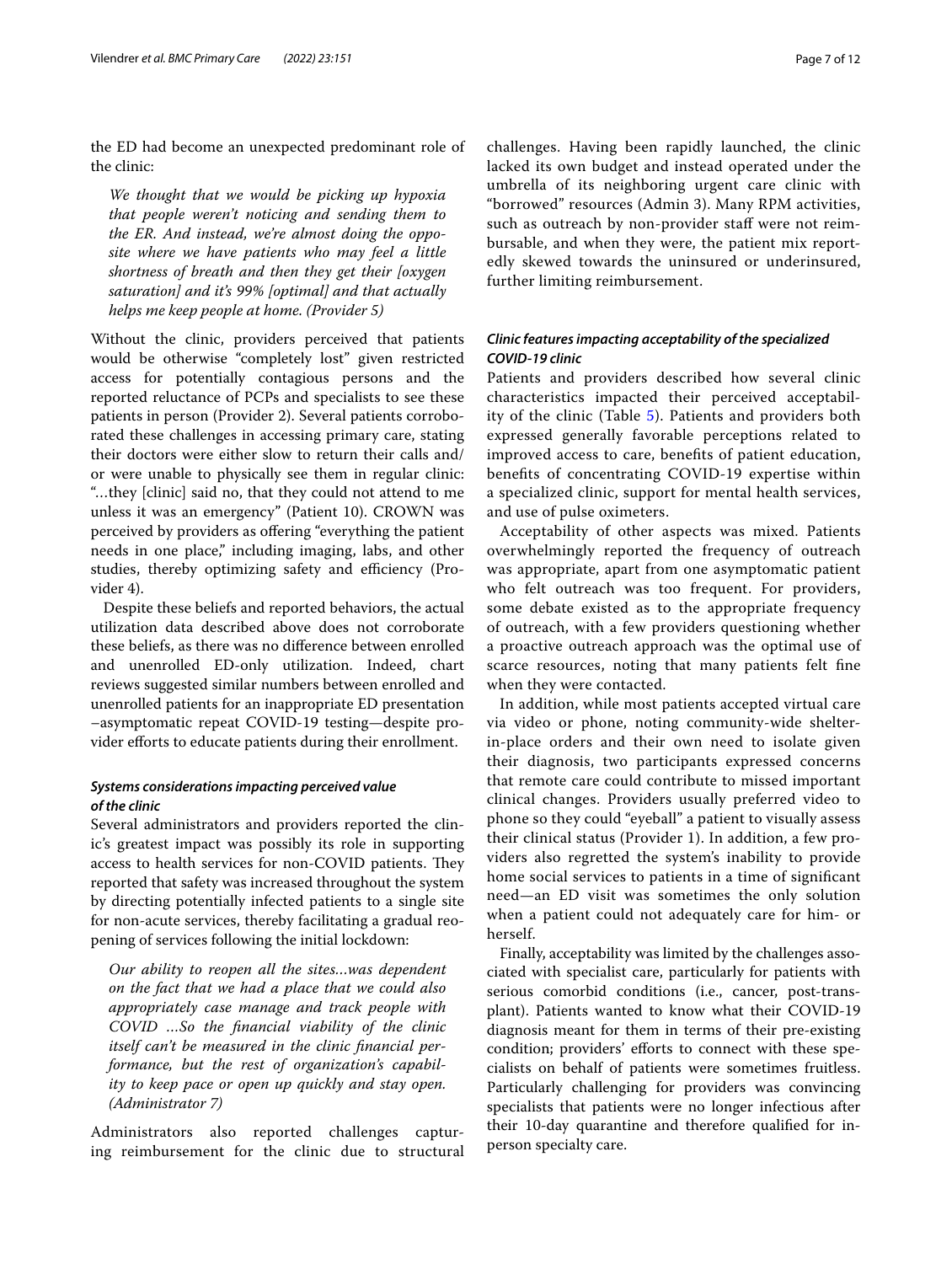<span id="page-7-0"></span>

| ì<br>I<br>Í                                                                                                                          |
|--------------------------------------------------------------------------------------------------------------------------------------|
| ׇֺ֚֡֡<br>.<br>-                                                                                                                      |
|                                                                                                                                      |
| $\ddot{\phantom{0}}$<br>こうこう<br>j                                                                                                    |
| )<br>י<br>ו                                                                                                                          |
| j<br>j                                                                                                                               |
| ֖֖֧֧֧֧֧֧֧֦֧֧֧֧֧֪֧֧֧֧֧֧֧֚֚֚֚֚֚֚֚֚֚֚֚֚֚֚֚֚֚֚֚֚֚֡֝֓֝֓֝֬֝֓֝֬֓֓֝֬֓֝֬֓֝֬֝֬֝֬֝֬֝֬֝֬֝֬֝֬֝֬֝<br>֧֧֪֧֪֧֜֝֬<br>l<br>+ + - - - - - - - - - + + + |
| ؘ<br>ا<br>ֺֺ<br>is 2 2 2                                                                                                             |
| $\overline{a}$<br>ׅ֠                                                                                                                 |
| $\frac{1}{2}$<br>j<br>ׇ֘֒<br>l<br>I                                                                                                  |
| ú<br>ما<br>پ                                                                                                                         |

| Table 5 Clinic Features Impacting Acceptability of the                                                                                                                                                                                                                                                                                                                                                                     | e Specialized COVID-19 Clinic Across Patients and Providers                                                                                                                                                                                                                                                                                                                                                                                          |                                                                                                                                                                                                                                                                                                                                                                                                                                                                            |
|----------------------------------------------------------------------------------------------------------------------------------------------------------------------------------------------------------------------------------------------------------------------------------------------------------------------------------------------------------------------------------------------------------------------------|------------------------------------------------------------------------------------------------------------------------------------------------------------------------------------------------------------------------------------------------------------------------------------------------------------------------------------------------------------------------------------------------------------------------------------------------------|----------------------------------------------------------------------------------------------------------------------------------------------------------------------------------------------------------------------------------------------------------------------------------------------------------------------------------------------------------------------------------------------------------------------------------------------------------------------------|
| Clinic Feature - Definition<br>& Summary of Findings                                                                                                                                                                                                                                                                                                                                                                       | Illustrative Patient Quotation(s)                                                                                                                                                                                                                                                                                                                                                                                                                    | Illustrative Provider Quotation(s)                                                                                                                                                                                                                                                                                                                                                                                                                                         |
| $\omega$<br>particularly given barriers in accessing traditional primary car<br>Largely favorable perceptions across patients and providers,<br>Access to care - The ease with which patients access services<br>through CROWN                                                                                                                                                                                             | are too busy to answer the phone or especially in, in the time of<br>COVID, they don't have enough, people to answer the phone<br>"I prefer the CROWN Clinicbecause I have to wait a very long<br>time to talk with my primary care physician. Sometimes they<br>they [CROWN clinic] answered my call right away." -Patient 9                                                                                                                        | that's one of the biggest problems, just the friction around access,<br>interacting with a care team when you have a problem." -Provider<br>structured access, as you probably know in healthcare in general,<br>they can reach someone without going to the emergency room,<br>" Frankly, just having any single phone number that they know<br>is] probably the single most important thing. Easy access, well-<br>$\sqrt{2}$                                            |
| Largely favorable perceptions in patients and mixed perceptions<br>SP.<br>Frequency of outreach – The cadence of telephone and videc<br>in physicians who questioned whether proactive outreach w<br>encounters based on the clinic's risk stratification protocol<br>the best use of scarce resources                                                                                                                     | "Interviewer: How did you feel about the frequency of these<br>Patient: Very good, because they were following up on my<br>health."-Patient 2<br>phone calls?                                                                                                                                                                                                                                                                                        | "I talked to patients along the [entire] risk strata  it seemed to be<br>overkill if we had [un]limited resources, great, but we have tons<br>of non-COVID patients that have poor access [to care] [this is]<br>not the right level for the need, but I think the general idea of a<br>"I think the risk stratification tool has worked very well for us to<br>determine how often patients need to be followed."-Provider 3<br>care pathway is a good thing."-Provider 6 |
| Patient education - Role of CROWN clinicians in providing educa-<br>Largely favorable perceptions across patients and providers who<br>felt publicly available information and county outreach fell short<br>of COVID-19 patient needs<br>tion regarding the disease                                                                                                                                                       | uncertainties addressed and everything and so I could ask ques-<br>"I could speak with themI was also able to have my<br>tions and it was good"-Patient 10                                                                                                                                                                                                                                                                                           | for places for their family to stay and social work type needs. And<br>safety, how to access resources that they might need for food or<br>'And then, patients have many questions, for example, about<br>when they can return to work, what to do with their family's<br>those questions take a ton of time to answer." -Provider 7                                                                                                                                       |
| Specialist COVID-19 team - CROWN clinician expertise in provid-<br>providers who describe significant time involved in developing<br>questions were answered relative to other health settings and<br>Largely favorable perceptions across patients who felt their<br>and maintaining COVID-19 expertise<br>ing COVID-19 care                                                                                              | are taking care of me. They are very responsible. They answered<br>toobut I had a very good experience. Everybody is nice. They<br>rythingI'm still going there  because I'm a research patient<br>all my questions, so I'm very happy, and I'm very glad with the<br>"the doctors, nurses and everybodythey understand eve-<br>research [participation]."-Patient 9                                                                                 | all the data. But  you could absolutely have a group of interested<br>because it does take a while to become familiar with this disease<br>and the workflows. So, I think it'd be hard if every primary doctor<br>had one COVID patient, it's hard for them to really stay on top of<br>"I think you do want to have a small group of people doing it<br>primary care doctors working CROWN clinics." -Provider 5                                                          |
| supports mental health needs, including facilitating connection to<br>emotional benefit from clinical interaction and providers who<br>Largely favorable perceptions across patients who reported<br>Support for mental health needs - Degree to which clinic<br>responded to loneliness during clinic encounters<br>behavioral health                                                                                     | "I wanted to know what state I was, if it was improving or not<br>a lot. like the information they would give us and  one would<br>"they would call us one would feel calmerit did help me<br>and also, I was always alone in my room, they would talk to<br>do what one was told, you can do this and this'this helped<br>me, [laughs] felt like I wasn't alone." - Patient 13<br>usto cope"-Patient 21                                             | really lonely. They're just grateful for the opportunity to sit in front<br>tional supporta lot of these patients have been quarantined<br>"What I do find, when I see patients in CROWN, is a lot of emo-<br>from other human beings for the past few weeks, and they're<br>of another human and speak to them."-Provider 4                                                                                                                                               |
| though some patients preferred in-person encounters to ensure<br>Mixed acceptance across patients and providers, most of whom<br>99<br>and telephone encounters as the primary modality of clinical care,<br>Predominant use of virtual encounters - Acceptance of vid<br>recognized need for virtual visits to reduce transmission risk,<br>with escalation to in-person care only as needed<br>accuracy of physical exam | hurt me right here and that's what happened It's a lot different<br>maybe contaminate another different person[on] my way to<br>no sense to me. So, I go in person I can explain to the doctor it<br>"I prefer appointments] in person. See, by phone don't make<br>" the video call is better because I don't have to go out or<br>the hospitalI don't like to take that risk" - Patient 09<br>talking in person over talking by phone." Patient 12 | "I prefer videos when I can because there's a lot to be gained<br>when you can actually just eyeball a person"-Provider 1                                                                                                                                                                                                                                                                                                                                                  |
| a<br>oximetry for medium and high risk patients with data sharing as<br>Incorporation of pulse oximetry - Inclusion of home pulse<br>Favorable perceptions across patients and providers who<br>reported it supported decision-making<br>part of a standard protocol                                                                                                                                                       | Even when I was feeling healthy, I was still using it just to make<br>something it was straight forward and they sentan instruc-<br>sure that it didn'tgo below whatever that number, 95, 96 or<br>tion that was very thorough." -Patient 3                                                                                                                                                                                                          | ox with ours and take a listen to their lungs and that kind of thing."<br>"If a patient tells me they're feeling short of breath and their pulse<br>ox is below 95, then I want them to come in to recheck the pulse<br>-Provider 8                                                                                                                                                                                                                                        |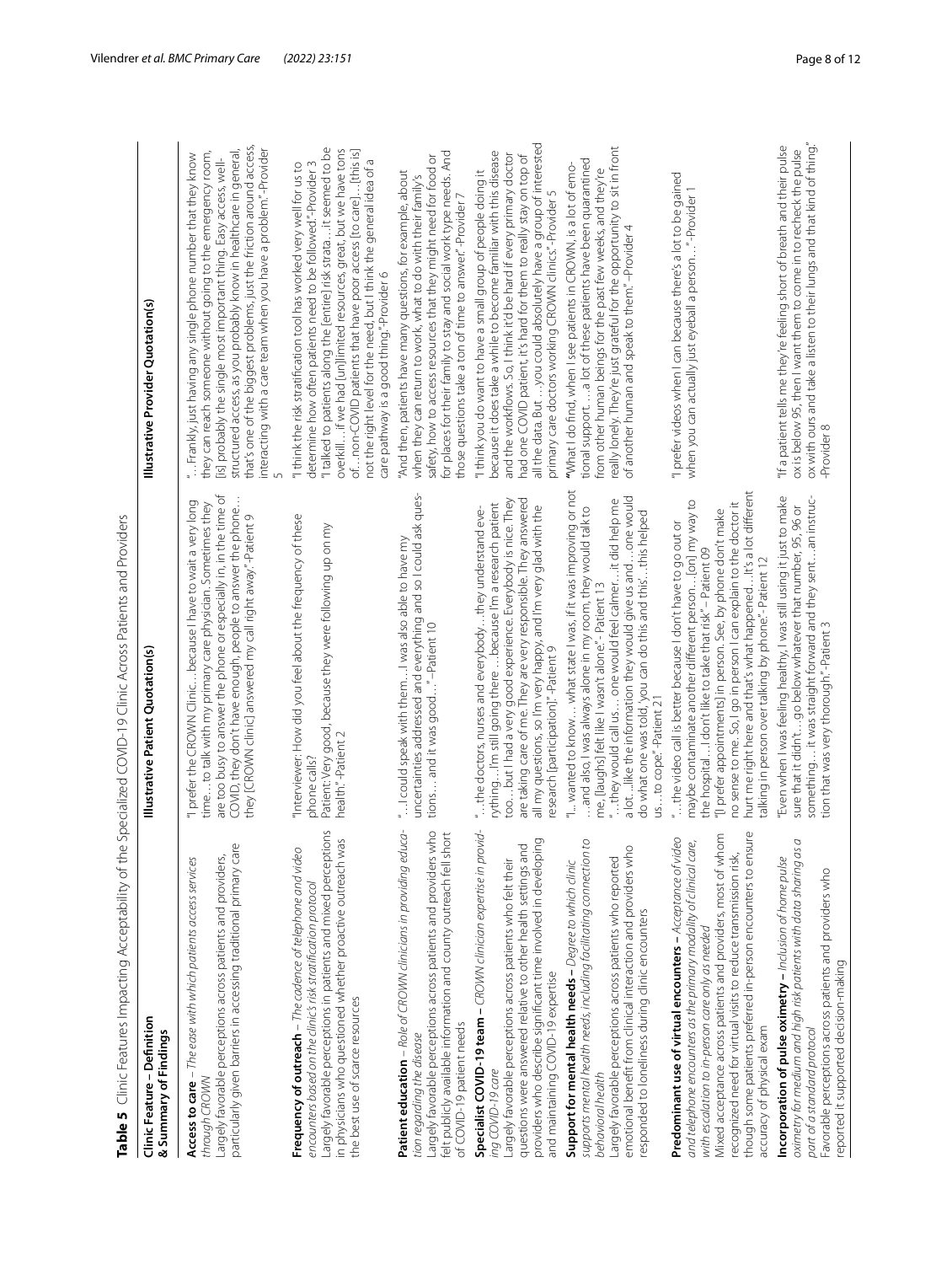| ı |
|---|
|   |
|   |
|   |
|   |
|   |
|   |
|   |
|   |
|   |
|   |
| ٦ |
|   |
| ٦ |
|   |
|   |

| Table 5 (continued)                                                                                                                                                                                                                                                                                                                                                            |                                                                                                                                                                                                                                                                                                                      |                                                                                                                                                                                                                                                                                                                                                                                                                                                                                                                                                                                                                                                                     |  |
|--------------------------------------------------------------------------------------------------------------------------------------------------------------------------------------------------------------------------------------------------------------------------------------------------------------------------------------------------------------------------------|----------------------------------------------------------------------------------------------------------------------------------------------------------------------------------------------------------------------------------------------------------------------------------------------------------------------|---------------------------------------------------------------------------------------------------------------------------------------------------------------------------------------------------------------------------------------------------------------------------------------------------------------------------------------------------------------------------------------------------------------------------------------------------------------------------------------------------------------------------------------------------------------------------------------------------------------------------------------------------------------------|--|
| Clinic Feature - Definition<br>& Summary of Findings                                                                                                                                                                                                                                                                                                                           | Illustrative Patient Quotation(s)                                                                                                                                                                                                                                                                                    | Illustrative Provider Quotation(s)                                                                                                                                                                                                                                                                                                                                                                                                                                                                                                                                                                                                                                  |  |
| Support for social needs – <i>Degree to which CROWN was able to</i> "Yes, they would always ask me if I needed help to do my gro-<br>Favorable perceptions in patients, some of whom reported using<br>these services; mixed perceptions amongst providers, some of<br>whom felt patient needs surpassed what they were able to offer<br>meet the social needs of its patients | cery shopping, you know, when you need to buy things at the<br>store, but you cannot leave the house, but I would always tell<br>them that I had people helping me."<br>-Patient 6                                                                                                                                   | don't have a clinic. I don't have anybody to help me with getting<br>them to the ER. And I write a note saying why. Whether it be for<br>admission, for socioeconomic issues, or lack of social support or<br>some of the social challenges that some of our patients may<br>have [there are some] that are like, 'No, I don't have a doctor. I<br>whatnot, or just elderly not going to do well at home, can't get<br>moment, if I feel like somebody needs something that we can-<br>not get for them at home and I'm worried about them, I direct<br>food and water. And I'm living in a hotel In the immediate<br>home health in to check on them." -Provider 2 |  |
| <b>Continuity of specialist care -</b> Integration of specially care into<br>Unfavorable perceptions in a subset of patients with comorbid<br>disease; mixed perceptions from providers who reported varia-<br>tion in their ability to facilitate specialty care.<br>overall care during COVID-19                                                                             | "They referred me to my oncologist. My oncologist referred me<br>back and forth to one another, but I never got good answers<br>back to the CROWN clinic, so basically I had people refer me<br>so my answers are always well its new, well we don't know<br>much, and I just, I think that's a cop out." -Patient 1 | the specialists, and advocate for our patients to be released from<br>"So sometimes, I'm communicating with the specialists to advo-<br>have to talk to the hospital epidemiologist and then loop in<br>cate for the patient to be able to come back into their care<br>isolation at Stanford. And it's crazy." - Provider 7                                                                                                                                                                                                                                                                                                                                        |  |
|                                                                                                                                                                                                                                                                                                                                                                                |                                                                                                                                                                                                                                                                                                                      |                                                                                                                                                                                                                                                                                                                                                                                                                                                                                                                                                                                                                                                                     |  |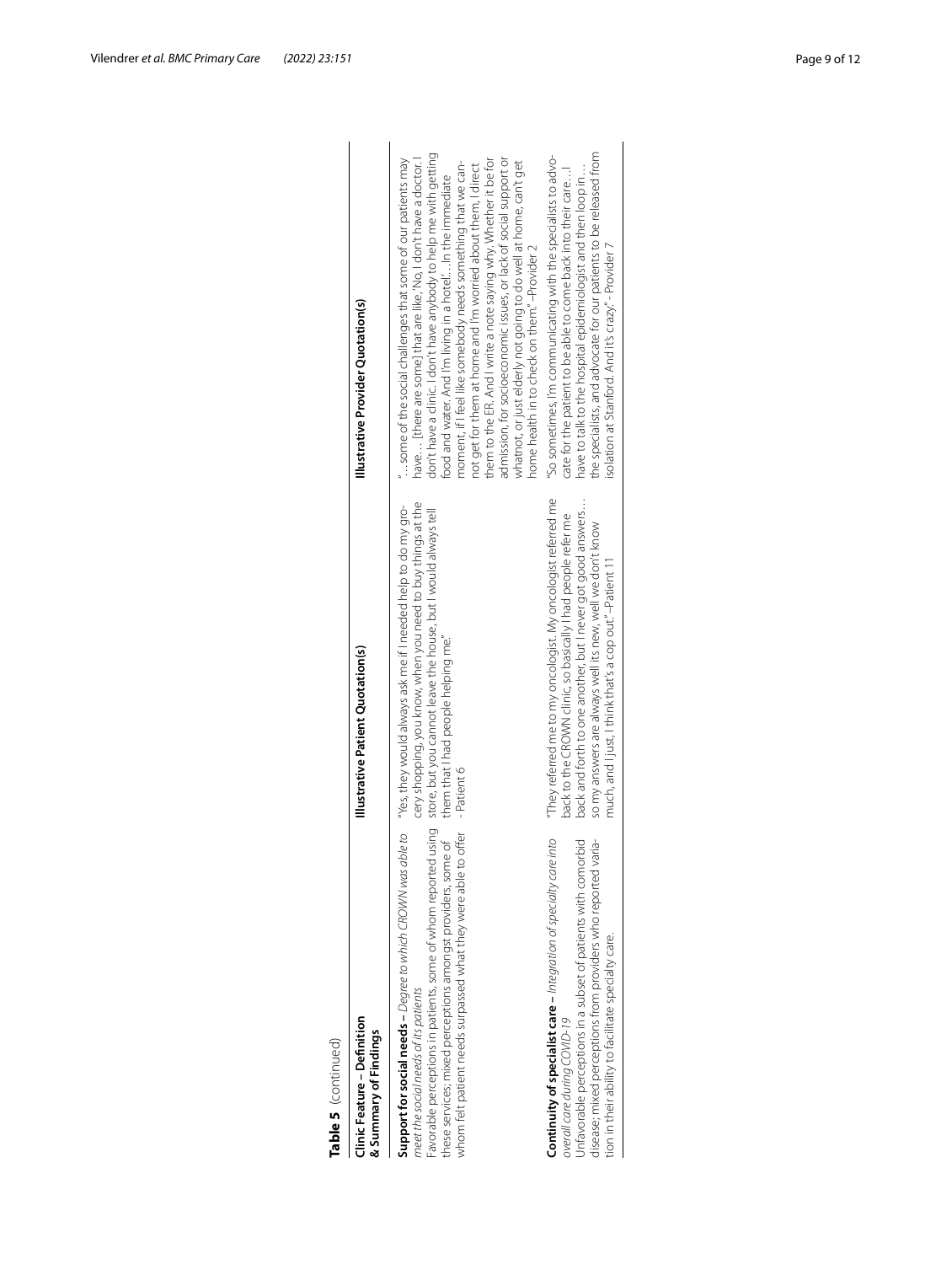## **Discussion**

The specialized COVID-19 clinic and RPM program was launched early in the COVID-19 pandemic to fulfll multiple stakeholder needs—primarily to promote access to non-emergency services for patients sufering from COVID-19 and secure patient and staff safety sys-temwide [\[30](#page-11-15)]. This convergent mixed methods analysis suggests stakeholder beliefs that the clinic reduced acute care utilization (ED and admission events) was not supported by the quantitative analysis. Rather, observed hospitalizations were actually higher in the enrolled group than the unenrolled group. Further, no diference was observed between groups for ED events that did not result in an admission. Despite these negative quantitative fndings, qualitative data suggests healthcare access increased for patients with confrmed or suspected COVID-19 who were otherwise restricted from non-emergency care. Finally, the clinic's unmeasured beneft supporting the safe reopening of health services systemwide was felt to be substantial.

These findings seem to contradict the reduction in acute care utilization previously seen following COVID-19 RPM efforts in which patients were enrolled following an ED encounter or hospitalization [\[11](#page-11-11), [12\]](#page-11-0). Our analysis difered from these studies in that it focused on patients who were enrolled following an outpatient diagnosis. This difference, as well as variation in how RPM was implemented may contribute to our observation that hospitalization was higher in the enrolled patient group [[22\]](#page-11-5).

Such increase in the utilization of health services has been previously seen with increased healthcare access [\[35](#page-11-20), [36\]](#page-11-21). Increased exposure to the health system through the COVID-19 clinic may have increased patient comfort with the health care system overall, thereby lowering patients' perceived barrier to seeking a higher level of care. Though clinician perspectives presented here suggest increased utilization was often an appropriate escalation of care, we did fnd patients presenting to the ED for asymptomatic repeat COVID-19 testing in both the enrolled and unenrolled groups. This suggests increased opportunity for patient education regardless of enrollment status, and possibly at the time of their initial diagnosis.

At the time of the analysis, outpatient care for COVID-19 was also primarily supportive. Simply increasing the monitoring for clinical deterioration (rather than combining this effort with treatment) was perhaps unlikely in retrospect to change the clinical course of the disease. Instead, clinicians had more opportunity to identify worsening disease and therefore escalate patients to a higher level of care. Future work in this area should account for COVID-19 outpatient treatments that have become available since this analysis [\[37](#page-11-22)].

Other possible reasons for increased utilization in the enrolled group include increased patient psychological need for health services at a time of great vulnerability [[38\]](#page-11-23), ED physician bias to admit a patient sent in by another provider, and residual selection bias towards "sicker" patients in an enrolled population (i.e. patients with underlying disease not already accounted for in the analysis are more likely to opt into a monitoring program) [[39\]](#page-11-24).

The present work represents an example of a collaboration between researchers, clinicians and health system administrators to evaluate an ongoing initiative in order to inform future improvements and the direction of limited resources [\[40](#page-11-25)]. Evaluating the value of such a clinic from a mixed-methods, multi-stakeholder perspective is particularly important in this setting where typical value-oriented data (i.e., cost and outcomes) is missing or overshadowed by unmeasured benefts —for example, benefts from the gradual reopening of a health system following an initial lockdown where no comparator exists.

The present work is also notable in its examination of an important new use case for RPM: monitoring of acute infectious disease. All stakeholders largely believed that RPM added value in this clinical context, and patients and providers described how it shifted their care-seeking behavior and clinical decision-making, respectively. This novel use of RPM touches on growing trends to explore and expand "hospital-at-home" models in which patients who would otherwise meet inpatient criteria received care in the comfort of their own home, with the support of remote clinical experts [\[41](#page-11-26)[–43\]](#page-11-27). Understanding the bridge between hospital-at-home and traditional RPM will be an important area for future research. Further, careful consideration should be given to which types of patients may beneft most from RPM given limited resources. For example, targeting clinic resources towards patients who are higher risk for adverse outcomes (given the link between increased risk and escalation of care demonstrated in Table  $3$ ), and/or with a lower level of health literacy may be more cost-efective than a uniform approach and is an area for future work.

Evaluation limitations include the retrospective case-control design in which patients had the option to opt into the program; we were also unable to verify through the data that each patient was equally offered enrollment following standard protocols. Our analysis therefore relies on successful matching across several variables. The absence of any statistically significant difference in these variables and acute care events unrelated to COVID-19 between these groups provides some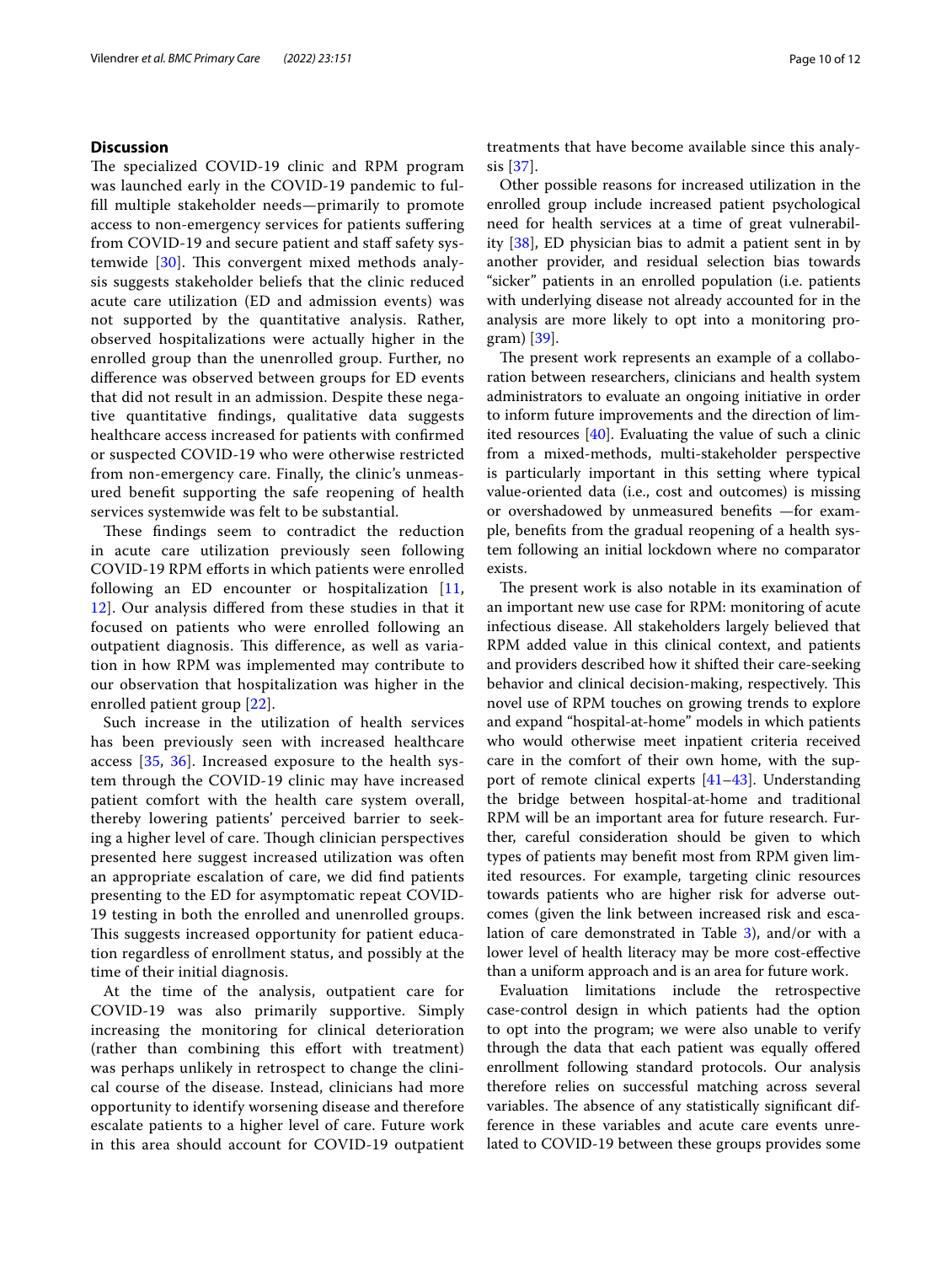reassurance against selection bias. Individuals without access to at least a phone were unreachable and therefore not enrolled, though prior work suggests this is a small population [[44\]](#page-11-28). Manual chart review captured all ED encounters and hospitalizations that occurred within any health system in the area that used the predominant electronic health record system (Epic Systems), though uncaptured encounters outside this network were possible. We further note that diverse clinical circumstances involving a novel disease limited our ability to fully defne "appropriate" care. Our assumption therefore focused on two extremes—an admission following an ED visit suggests that ED visit was likely appropriate, whereas an asymptomatic patient presenting to the ED for a repeat COVID-19 test was likely better served in an alternative setting. We recognize possible exceptions to these generalizations, including our inability to draw conclusions about cases between those extremes (i.e. value-added ED visits [[21\]](#page-11-3)). For these reasons, conclusions should be interpreted with caution.

## **Conclusion**

Acute care utilization data and multi-stakeholder interviews suggest heightened outpatient observation through a specialized COVID-19 clinic and RPM program may have contributed to an increase in appropriate acute care utilization. A reduction in inappropriate care utilization was not seen, despite provider and administrator beliefs in this benefit. The clinic's role securing safety systemwide, leading to a gradual reopening of health services systemwide was endorsed as a primary, if unmeasured, beneft. Additional evaluation is needed to understand the growing role of RPM in the novel support of acute infectious disease.

#### **Abbreviations**

RPM: Remote Patient Monitoring; ED: Emergency Department; ER: Emergency Room; SHC: Stanford Health Care; CROWN: Care and Respiratory Observation of patients With Novel coronavirus.

## **Supplementary Information**

The online version contains supplementary material available at [https://doi.](https://doi.org/10.1186/s12875-022-01734-7) [org/10.1186/s12875-022-01734-7](https://doi.org/10.1186/s12875-022-01734-7).

```
Additional fle 1.
```
#### **Acknowledgments**

The authors would like to acknowledge Dr. Steven Asch, Dr. Kari Nadeau, and Dr. Megan Mahoney for their support of this project.

#### **Authors' contributions**

Authors S.V., M.W., L.V. conceived of the presented idea. Regarding qualitative data, authors L.H., A.L., S.S., and S.V. contributed to the design of the methods and analysis while authors A.L. and S.V. contributed to data collection. Regarding quantitative data, authors M.W., D.G., L.V., S.V. contributed to the design of the methods and analysis, while authors M.A., L.B., K.C., D.G., D.H., L.V., and S.V.

contributed to data collection. All authors contributed to the interpretation of results and contributed to the fnal manuscript, with the initial draft completed by author S.V. The author(s) read and approved the fnal manuscript.

#### **Authors' information**

Authors M.W. and S.V. are the Director and Medical Director, respectively, of the Evaluation Sciences Unit at Stanford Medicine, a multidisciplinary group of clinician and non-clinician doctorate and masters-trained faculty and staf with expertise in implementation and evaluation sciences, health services research, epidemiology, and biostatistics.

#### **Funding**

This project received direct support from the Sean N. Parker Allergy Center for Allergy and Asthma Research at Stanford University, the CROWN Foundation, and the Sunshine Foundation and indirectly by the Stanford-Intermountain Fellowship in Primary Care, Population Health and Delivery Science (author SV), Stanford Healthcare and the Stanford School of Medicine.

#### **Availability of data and materials**

The datasets generated and/or analyzed during the current evaluation are not publicly available due to institutional data use agreements but are available from the corresponding author on reasonable request.

#### **Declarations**

#### **Ethics approval and consent to participate**

The Stanford Institutional Review Board approved the present retrospective evaluation and determined this evaluation to be quality improvement (Protocol #56054). Informed consent was obtained from all interview participants and from legal guardians of deceased patients for the present retrospective evaluation. All methods were performed in accordance with relevant guidelines and regulations.

#### **Consent for publication**

Not applicable.

#### **Competing interests**

The authors declare that they have no competing interests.

Received: 10 January 2022 Accepted: 5 May 2022 Published online: 13 June 2022

#### **References**

- <span id="page-10-0"></span>Mann DM, Chen J, Chunara R, Testa PA, Nov O. COVID-19 transforms health care through telemedicine: evidence from the feld. J Am Med Inform Assoc. 2020. [https://doi.org/10.1093/jamia/ocaa072.](https://doi.org/10.1093/jamia/ocaa072)
- 2. Hollander JE, Carr BG. Virtually perfect? Telemedicine for Covid-19. New England J. 2020. [https://doi.org/10.1056/NEJMp2003539.](https://doi.org/10.1056/NEJMp2003539)
- <span id="page-10-1"></span>3. Webster P. Virtual health care in the era of COVID-19. Lancet. 2020;395(10231):1180–1. [https://doi.org/10.1016/S0140-6736\(20\)](https://doi.org/10.1016/S0140-6736(20)30818-7) [30818-7.](https://doi.org/10.1016/S0140-6736(20)30818-7)
- <span id="page-10-2"></span>4. Accorsi TAD, Amicis KD, Brígido ARD, et al. Assessment of patients with acute respiratory symptoms during the COVID-19 pandemic by Telemedicine: clinical features and impact on referral. Einstein (Sao Paulo). 2020;18:eAO6106. [https://doi.org/10.31744/einstein\\_journal/2020A](https://doi.org/10.31744/einstein_journal/2020AO6106) [O6106](https://doi.org/10.31744/einstein_journal/2020AO6106)
- <span id="page-10-3"></span>5. Morgan A, Blachandran M, Do D, et al. Remote monitoring of patients with Covid-19: design, implementation, and outcomes of the frst 3,000 patients in COVID watch. NEJM Catalyst Published online July 21, 2020.
- 6. Annis T, Pleasants S, Hultman G, et al. Rapid implementation of a COVID-19 remote patient monitoring program. J Am Med Inform Assoc. 2020;27(8):1326–30. <https://doi.org/10.1093/jamia/ocaa097>.
- <span id="page-10-4"></span>Aalam AA, Hood C, Donelan C, Rutenberg A, Kane EM, Sikka N. Remote patient monitoring for ED discharges in the COVID-19 pandemic. Emerg Med J. 2021;38(3):229–31. [https://doi.org/10.1136/emermed-2020-210022.](https://doi.org/10.1136/emermed-2020-210022)
- 8. Tabacof L, Kellner C, Breyman E, et al. Remote Patient Monitoring for Home Management of Coronavirus Disease 2019 in New York: A Cross-Sectional